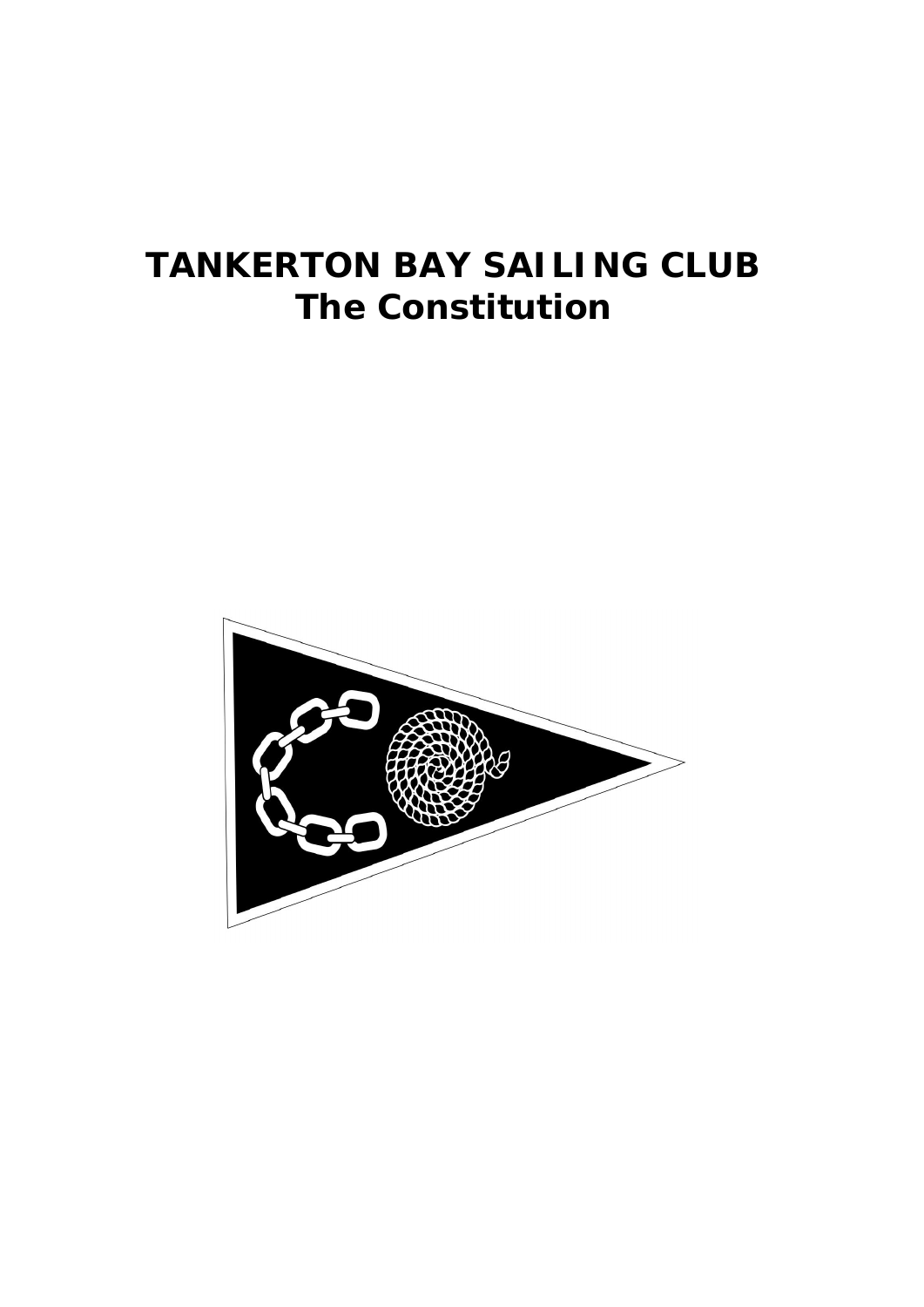## **1 DEFINITIONS**

1 In these rules, unless the context otherwise requires, the masculine includes the feminine and the singular the plural and vice-versa.

# **2 THE CLUB**

## 2.1 **Name**

The name of the club is **TANKERTON BAY SAILING CLUB** (hereinafter referred to as 'the Club') and it shall seek affiliation to and be bound by the rules of the Royal Yachting Association (RYA).

## 2.2 **Burgee**

The burgee of the Club shall bear an insignia of a crescent of chain and a rope in white, on a black background.

# 2.3 **Objects**

The Objects of the Club will be to

- Provide facilities for and promote participation of the whole community in the sports of sailing and boating.
- Encourage the sport of sailing and boating with particular emphasis on participation by families, and to foster a spirit of comradeship among boat and board owners, and others interested in the sports of sailing and boating, using the beaches of Tankerton.
- Arrange a series of races in accordance with the Rules of the RYA together  $\mathcal{L}^{\mathcal{L}}$ with such local rules consistent with the Rules of the RYA, along with competitions, cruises and other activities incidental or conducive to the furtherance of these objects.
- To supply for members of the club refreshments and all things incidental to the sports of sailing and boating.

## 2.4 **Code of Conduct**

The Club is committed to encouraging the highest ethical standards. All individuals involved in the Club should conduct themselves with integrity, transparency, accountability and in a fair and equitable manner.

# **3 TRUSTEES**

- 3.1 The Club shall be held under a Deed of Trust (Appendix 1) on behalf of the members of the Club by three trustees, to include a minimum of two ex officio members of the General Committee.
- 3.2 All freehold and leasehold property (including land held under any agreement or licence) shall be vested in three trustees to be elected by members at a General Meeting to hold upon trust for the members of the Club, and they shall act according to the directions of the General Committee. Any such direction shall be conveyed by means of a resolution signed by the Commodore and Honorary Secretary.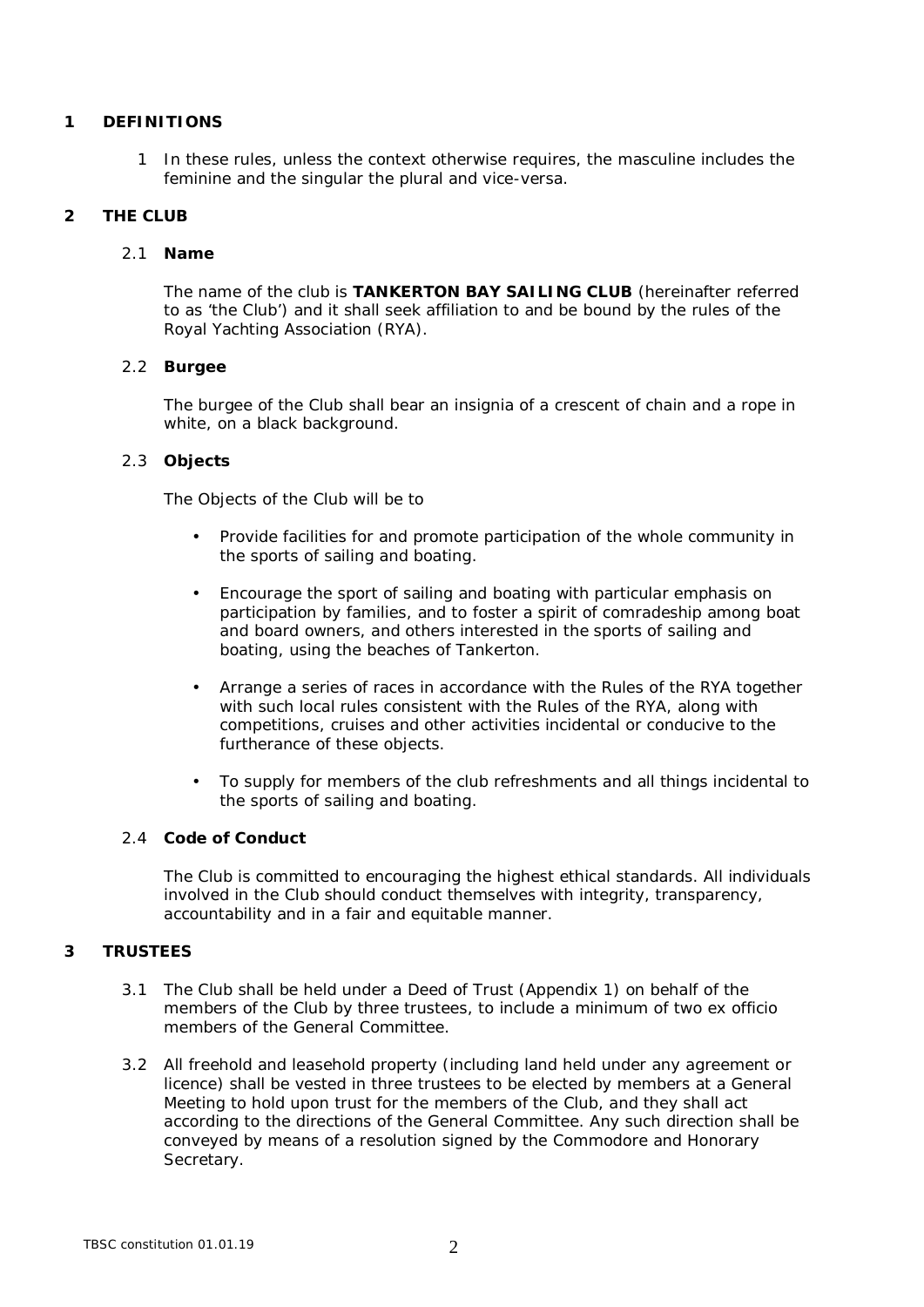- 3.3 Before disposition of any property vested in them under the Deed of Trust, the trustees may, if they so choose, call a General Meeting of the members of the Club to obtain their ratification of the General Committee's direction by giving twentyone days written notice to the Honorary Secretary. At least fourteen days notice of such a meeting shall be given to Club members. If, at such meeting, ratification of the General Committee's direction is not obtained by a majority of two-thirds of the members present and voting, then the trustees shall not act in accordance with the direction of the General Committee.
- 3.4 The trustees shall hold any property belonging to the Club in their name and shall further be entitled to sue and be sued on behalf of the Club as trustees ex officio. They shall all be entitled to personal indemnity out of the funds of the Club where they are acting bona fide in their capacity as trustees.

#### **4 MEMBERSHIP**

4.1 The club shall consist of the following categories:

**Family** - includes all children up to the age of 17 and full-time students aged 21 or under

**Couple**

**Single** – aged 18 or over

**Cadet** – aged 12 to 17 inclusive (if in higher education extended to 21) Note: cadets and family members under the age of 18 shall be referred to collectively as 'club cadets'.

**IMPORTANT** – parents or guardians (in loco parentis) are responsible for club cadets at all times.

**Honorary Life Members** – the Club may elect Honorary Life Members in recognition of outstanding services to the Club. Members wishing to do so should submit nominations, duly proposed and seconded, to the Honorary Secretary at least three months prior to the Annual General Meeting (AGM). The General Committee will, during these three months, seek the views of members to the nomination/s. Those views, together with the recommendation of the General Committee, will be submitted to members at the next AGM or a subsequent General Meeting. A two-thirds majority of votes cast will be required to pass the motion. On accepting the appointment Honorary Life Members will be entitled to the privileges of full membership in perpetuity at no cost

Note: the total number of Honorary Life Members shall not, at any time, exceed 5% of the total number of all members.

4.2 Any person seeking to join the Club shall submit an application to the General Committee. Members shall be admitted by the General Committee. Membership of the Club is open to all persons interested in the sports of sailing and boating, irrespective of ethnicity, nationality, sexual orientation, religion or beliefs, political or other opinion, or of age, sex or disability except as a necessary consequence of the requirements of sailing and boating as particular sports.

A list of all members' names and addresses shall be kept by the Membership Secretary.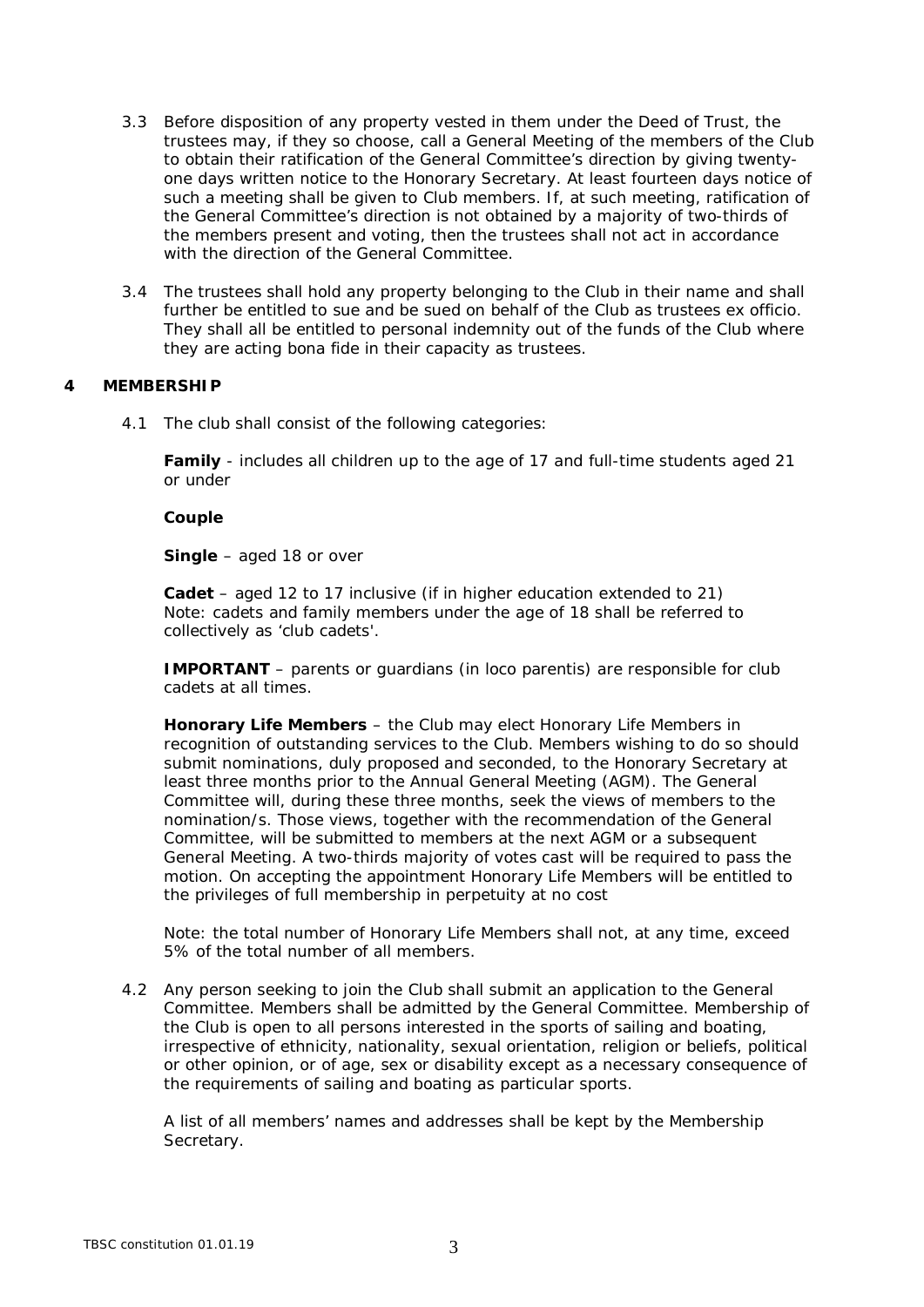- 4.3 Members in each category, other than Honorary Life Members, shall pay membership fees as fixed at each AGM.
- 4.4 All members may attend Club meetings and first named members shall receive race/social 'calendars', membership cards (on request) and other notices published by the Club.
- 4.5 All members, other than club cadets, shall be entitled to vote at General Meetings; with Family membership both husband and wife (or partners) shall have voting powers.
- 4.6 All members joining the Club shall be deemed to accept the terms of this constitution and submit to the rules and by-laws of the Club, in particular, without prejudice to the foregoing generality, the requirement to conduct themselves in accordance with the Club's ethical framework and the by-laws as to discipline set out therein. The rules may from time to time be revoked, altered or added to by the General Committee.
- 4.7 The Club may refuse membership only for good and sufficient cause, such as conduct or character likely to bring the Club or sport/s into disrepute.
- 4.8 All members, guests of members, and visitors to the Club are responsible for their own safety while on the water or otherwise, irrespective of whether the club support boat is standing by.
- **5 MANAGEMENT**
	- 5.1 The Officers of the Club, who shall be honorary, shall be the Commodore, Vice-Commodore, Rear Commodore, Honorary Secretary, Honorary Treasurer and Honorary Sailing Secretary, all of whom shall be adult members of the Club paying annual subscriptions. All officers and General Committee members, at least one of whom shall be a lady member, shall be elected biennially at an AGM, and shall retire after two years but be eligible for re-election. If the post of any committee member, other than an officer, should fall vacant after such an election, the General Committee shall have the power to fill the vacancy until the succeeding AGM.
	- 5.2 All General Committee members must be members of the Club.
	- 5.3 The affairs of the Club shall be conducted by the General Committee, which shall consist of the Officers of the Club, the Trustees and no more than six ordinary members as defined in Rule 4, all of whom shall be elected at the AGM.
	- 5.4 The General Committee shall exercise the powers given to it by these rules, and such other powers of management as it may from time to time exercise, to deal with all matters relating to the Club not reserved to General Meeting in terms of this Constitution, including the power to make public and enforce such by-laws as the Committee feel necessary to govern the activities of the Club, to include bylaws relating to discipline.
	- 5.5 The income and property of the Club shall be applied solely towards promoting the Club's objects as set forth in this constitution, and no portion thereof shall be paid or transferred, directly or indirectly, to the members of the Club.
	- 5.6 The General Committee shall cause proper books of account to be kept of all income and expenditure, and all dealings with the assets of the club. At a General Meeting the General Committee shall cause a duly audited income and expenditure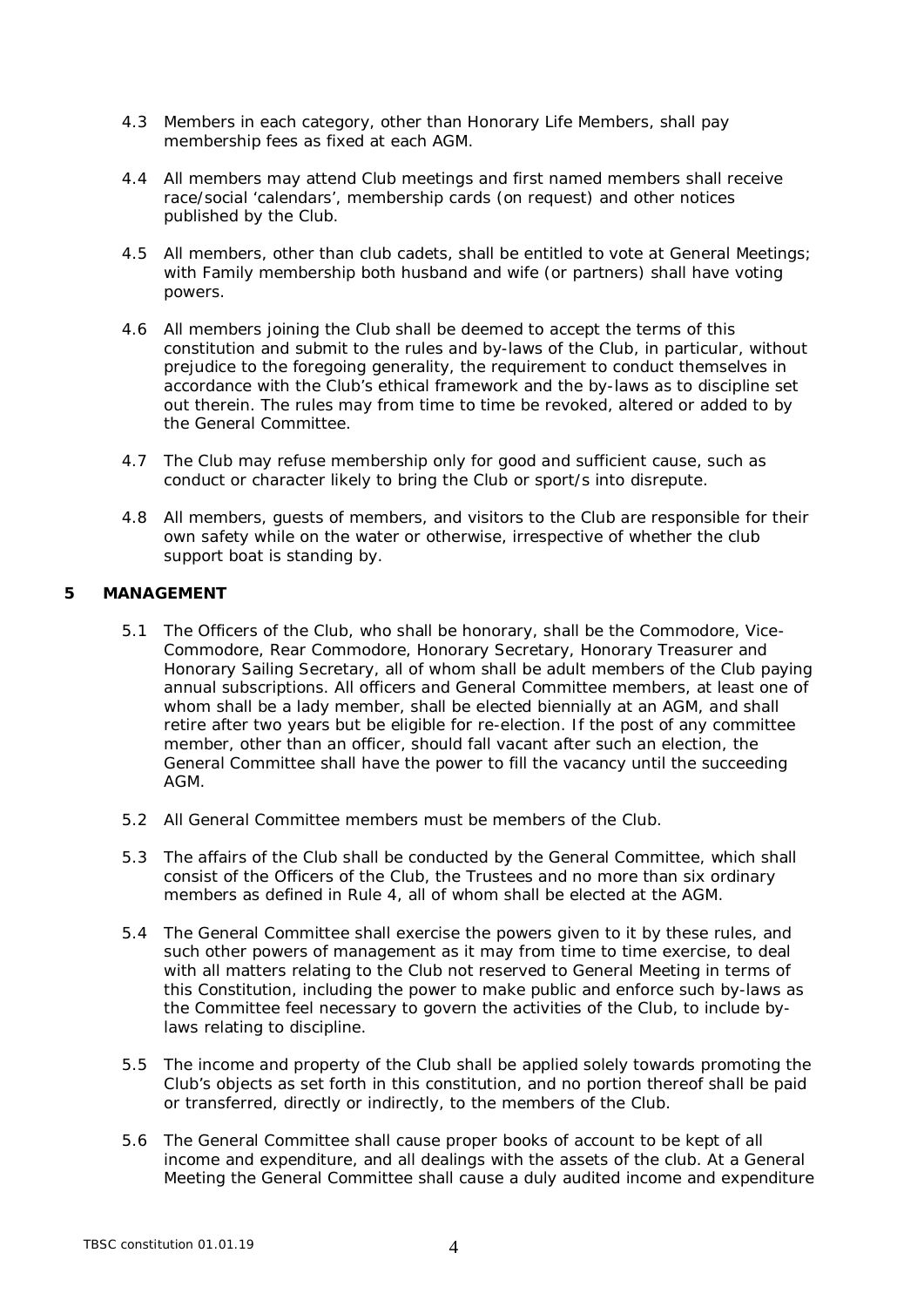account and balance sheet for the immediately preceding calendar year to be presented.

- 5.7 The General Committee will meet at least six times a year to discuss matters relating to the affairs and affecting the interests of the Club. Additional meetings may be called by the Honorary Secretary and shall be called by him at the request of the Chairman or of any three members of the General Committee by notice to the Honorary Secretary, stating as far as is reasonably practicable the matters requiring the consideration of the General Committee.
- 5.8 Questions arising at any meeting of the General Committee shall be decided by a simple majority of those voting, and if the vote is evenly balanced the Chairman (ordinarily the Commodore, Vice-Commodore or Rear Commodore) shall have a second and casting vote. If none of the aforementioned Officers are present at the meeting, the members of the General Committee shall elect its Chairman.
- 5.9 Minutes shall be kept of all Committee and sub-committee meetings.
- 5.10 The General Committee shall have the power to co-opt other members for special purposes, and these members will be entitled to attend meetings of the General Committee to discuss such matters but not to vote.
- 5.11 The General Committee may from time to time make provision for the setting up of committees composed of members of the Club to organise on its behalf functions and other activities in furtherance of the objects of the Club. All such committees shall be subject to the control of the General Committee, who may delegate to them such of the powers and duties of the General Committee as they think fit. A member of the General Committee must sit on each sub-committee.
- 5.12 The Officers of the Club shall be ex-officio members of all committees/subcommittees, and shall be given notice of their meetings.
- 5.13 Any four members of the General Committee shall form a quorum at a meeting of the General Committee.
- 5.14 The Honorary Sailing Secretary shall be assisted by an Assistant Sailing Secretary who shall be appointed by him. The Assistant Sailing Secretary will sit on the General Committee.
- **6 ELECTION OF THE OFFICERS AND GENERAL COMMITTEE**
	- 6.1 Candidates for election as Officers or to the General Committee must be proposed and seconded by members entitled to vote at a General Meeting.
	- 6.2 Nomination forms for candidates for election shall be available from the Honorary Secretary twenty-eight days before the AGM. Completed forms shall be returned to him at least seven days before that meeting and posted on the Club notice board on receipt. In exceptional circumstances late nominations may be accepted at the AGM without notice but not if there are already sufficient candidates for the vacancies.
	- 6.3 If the election is contested the matter shall be decided by a simple majority of those voting at the meeting.
	- 6.4 If the number of candidates for election is equal to or less than the vacancies to be filled in each category, all candidates shall be deemed to be elected. Otherwise a ballot will take place.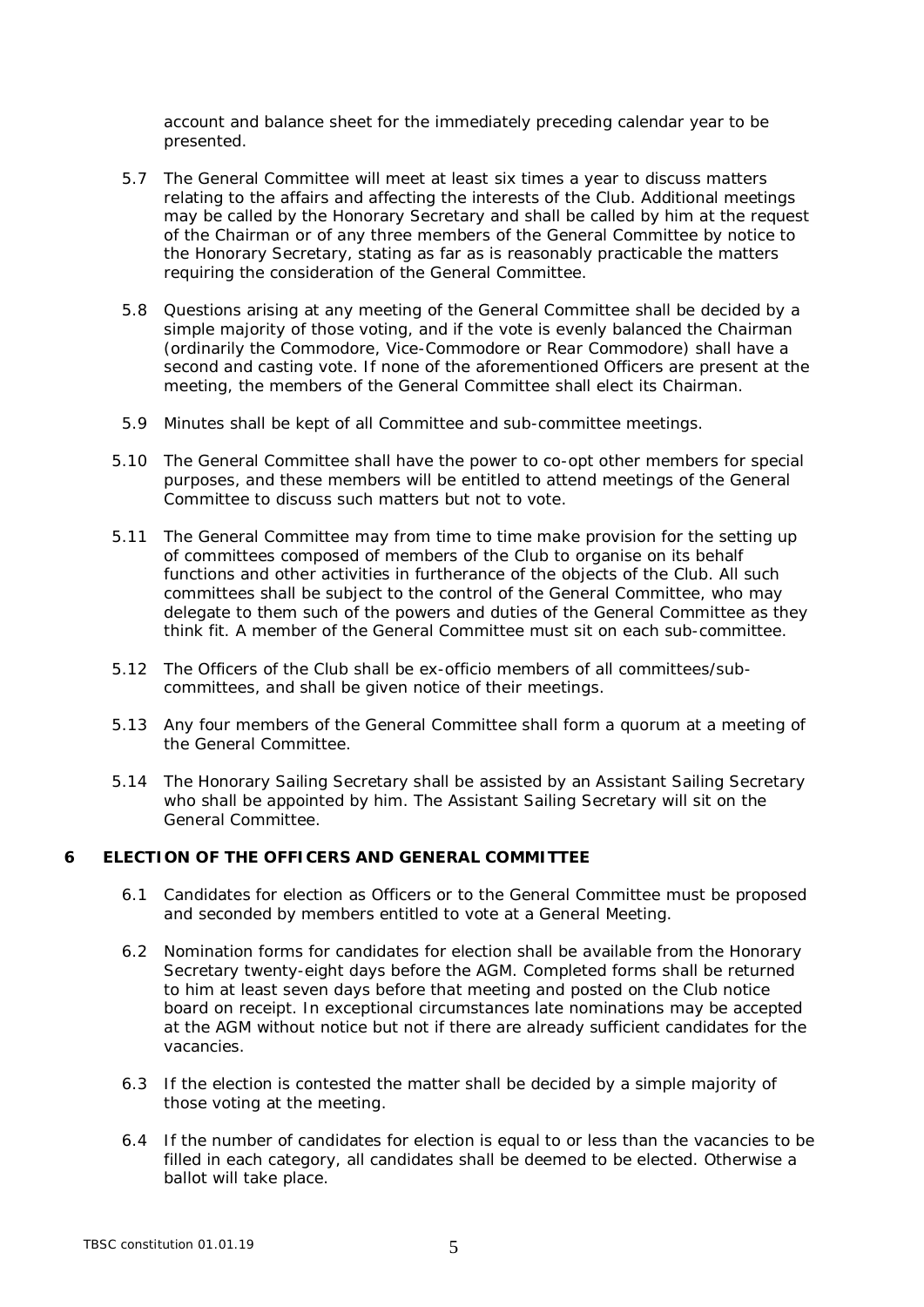- 6.5 Club cadets shall not be entitled to vote in the elections to or to stand for election to the General Committee.
- **7 GENERAL MEETINGS**
	- 7.1 **Annual General Meeting**

The Annual General Meeting (AGM) of the Club shall be held each year in the month of October or November, on a date fixed by the General Committee, and notified to members on the race/social calendar, to: -

- Approve the minutes of the previous year's AGM
- Receive a report from the Commodore
- Receive a report from the Honorary Treasurer and approve the Annual **Accounts**
- $\mathcal{L}^{\text{max}}$ Receive a report from those responsible for certifying the Club's accounts
- Receive a report from the Honorary Sailing Secretary  $\mathcal{L}^{\mathcal{L}}$
- Elect the General Committee
- Appoint someone responsible for certifying the Club's accounts
- Fix the joining fee and subscriptions for the ensuing year  $\mathbf{r}$
- $\mathcal{L}^{\text{max}}$ Consider changes to the Constitution
- $\mathcal{L}^{\text{max}}$ Review and consider any By-laws
- Deal with other relevant business  $\mathbf{r}$
- 7.2 **Extraordinary General Meeting**

Subject to rule 7.1 above the General Committee may call a General Meeting at any time by decision of a simple majority of its members, and shall call a General Meeting upon the written request to the Honorary Secretary of at least 10% of the members of the Club. This meeting shall only discuss such matters as are stated in the requisition.

The meeting shall be convened within twenty-eight days of the receipt by the Honorary Secretary of a proper requisition. The notice of the meeting, stating the nature of the business to be discussed, shall be sent to all voting members at least fourteen days before the date of the meeting.

7.3 No business shall be transacted at a General Meeting unless a quorum (see rule 7.5) is present when the meeting proceeds to business. If within thirty minutes of the time appointed for the commencement of the meeting a quorum is not present, the meeting, if convened, by requisition of the members, shall be dissolved. Otherwise it shall stand adjourned to such a day as may be decided by the Chairman. The Chairman may, with the consent of the meeting, adjourn any General Meeting from time to time, but no business shall be transacted at any adjourned meeting other than the business left unfinished at the meeting from which the adjournment was made.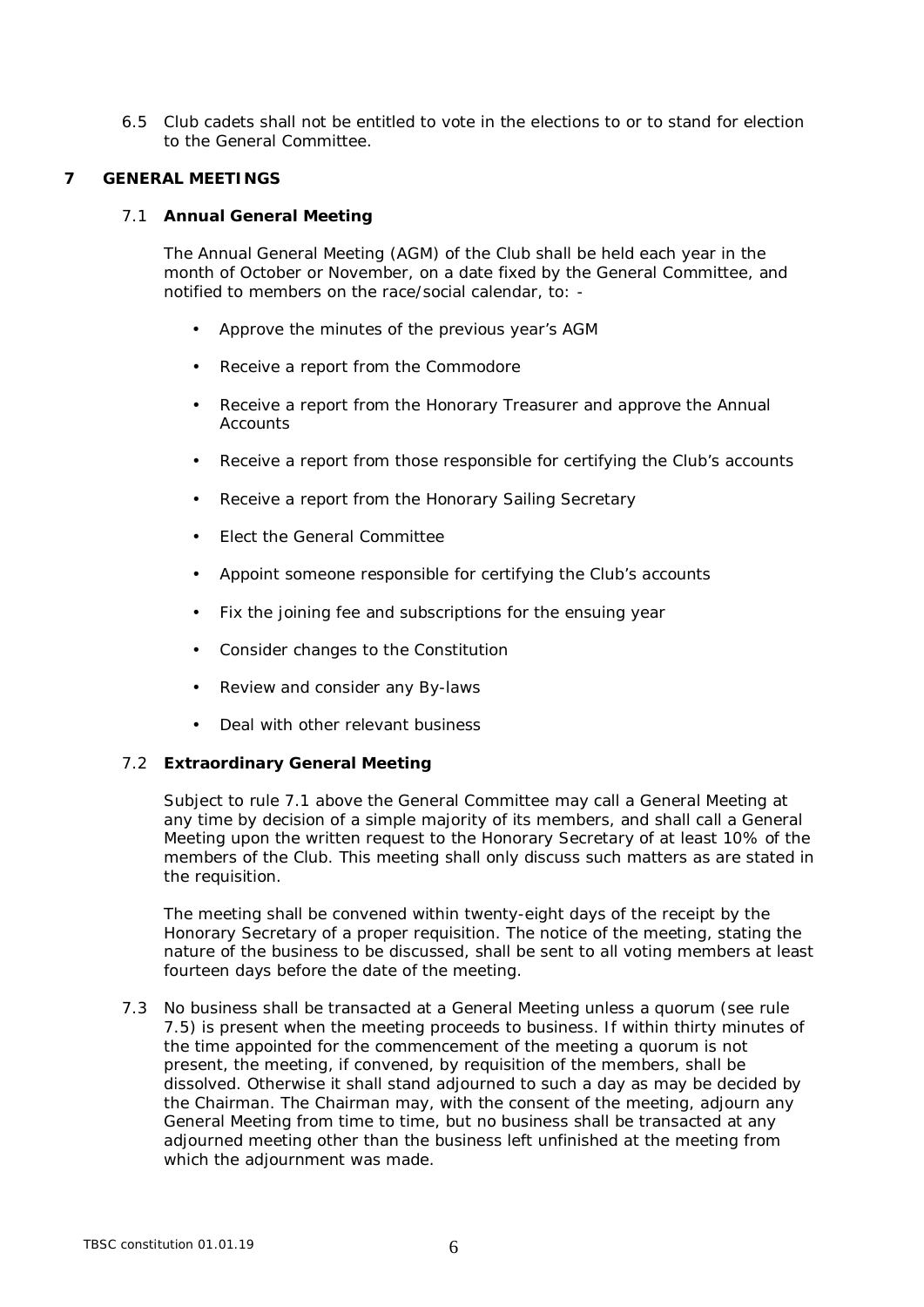## 7.4 **Voting**

With the exception of changes to the Constitution, and decisions regarding the election of Honorary Life Members, decisions put to the vote shall be resolved by simple majority at General Meetings.

The Chairman at the meeting shall hold a deliberative as well as a casting vote at General and Committee meetings, in each case at the time the meeting commences its business.

## 7.5 **Quorum**

The quorum at General Meetings shall be 12 members with voting rights.

- 7.6 **Changes to the Constitution**
	- Any changes to the Constitution shall require a two-thirds' majority of those present, eligible to vote and voting at a General Meeting.
	- A proposal to change the Constitution must be submitted in writing to the Honorary Secretary, who shall circulate the proposal to all members and allow seven days for submission of any amendments before calling a meeting in accordance with rule 7.2
	- All proposals for changes to the Constitution shall be signed by two members eligible to vote at a General Meeting.
- 7.7 **Changes to the Rules**
	- Members seeking to amend, alter or add to the rules shall submit their proposal in writing to the Honorary Secretary not less than fourteen days before the General Meeting at which they wish the motion to be discussed
	- No motion to amend the rules will be resolved without a two-thirds majority  $\mathbf{r}$ of the votes cast.

## 7.8 **By-laws**

The General Committee may, from time to time, make, vary and revoke by-laws not inconsistent with these rules for the regulation of the internal affairs of the Club and the conduct of its members. These will be published by the General Committee and posted on the Club notice board.

Any infringement of the by-laws shall be considered an infringement of the constitution and rules.

#### 7.9 **Sailing Instructions**

These will be published by the General Committee and posted on the Club notice board.

## 7.10 **Interpretation of Rules**

Any question in relation to the interpretation of the rules shall be submitted to the General Committee, whose decision shall be final.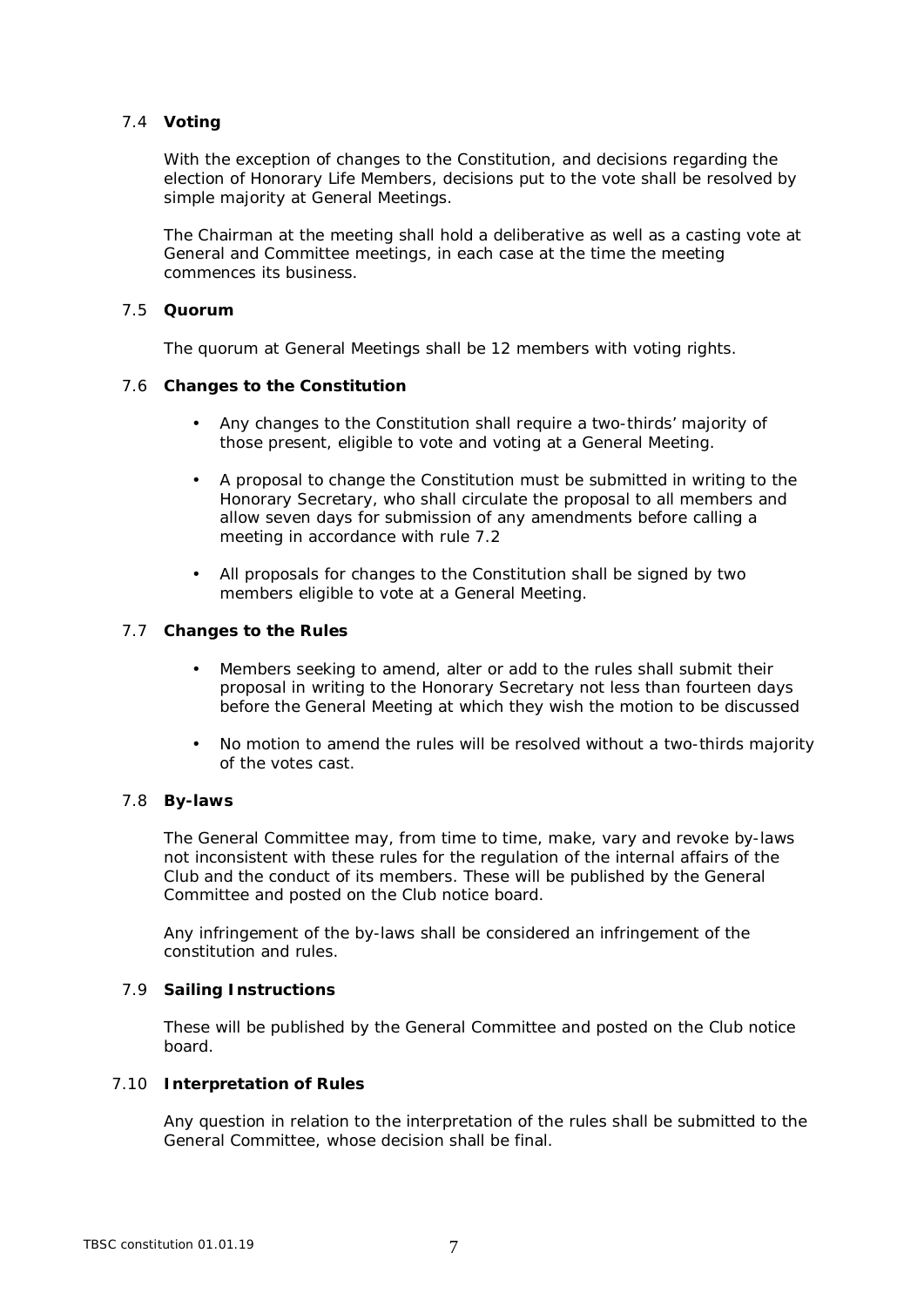#### **8 FINANCE AND ACCOUNTS**

- 8.1 The Club's financial year shall run from  $1<sup>st</sup>$  January to  $31<sup>st</sup>$  December each year.
- 8.2 The Honorary Treasurer shall be responsible for the preparation of annual accounts for the Club.
- 8.3 The accounts shall be certified by an appropriately independent person, not being a member of the General Committee, elected annually at the AGM.
- 8.4 All cheques drawn against the Club's funds shall be signed by the Honorary Treasurer and one other nominated member of the General Committee. In the alternative, payments can be made by electronic transfer providing these have been sanctioned in writing or by electronic mail by the Honorary Treasurer and one other nominated member of the General Committee.
- 8.5 All members of the Club, excluding Cadets, shall be jointly and severally responsible for the financial liabilities of the Club.

#### **9 CLUB HOUSE HOURS**

The clubhouse shall ordinarily be open on days when there is scheduled racing/events, but the General Committee shall have power to vary this regulation from time to time as it thinks fit.

#### **10 CLUB HOUSE EXPENSES**

All members shall defray whatever expenses they have incurred before they leave the clubhouse.

# **11 INTOXICATING LIQUOR**

- 11.1 When the Club is open to members the permitted hours for the sale and supply of intoxicating liquor shall be notified by the Honorary Secretary on the Club notice boards: i.e. such hours as may be permitted or stipulated by law from time to time for the sale and supply of intoxicating liquor.
- 11.2 Intoxicating liquor shall only be sold or supplied to, or to the order of, bona fide members of the Club and guests of members provided they have signed the visitors book, and to or to the order of those visitors as described in rule 13 hereof.
- 11.3 No intoxicating liquor shall be sold or supplied for consumption off the premises except to a member of the Club in person.
- 11.4 All drinks must be paid for at the time of sale or supply.

## **12 SUBSCRIPTIONS**

12.1 Renewal subscriptions are due to be paid to the Honorary Treasurer by  $1<sup>st</sup>$  January each year. No member whose subscription is in arrears may compete in any Club competition or vote at any meeting. A list of all such members shall be posted in the Club House on or after the 2<sup>nd</sup> January annually. Any member whose subscription is unpaid on the  $31<sup>st</sup>$  day of January shall cease to be a member and his name shall be erased from the books of the Club but may be replaced by the General Committee upon payment of all arrears.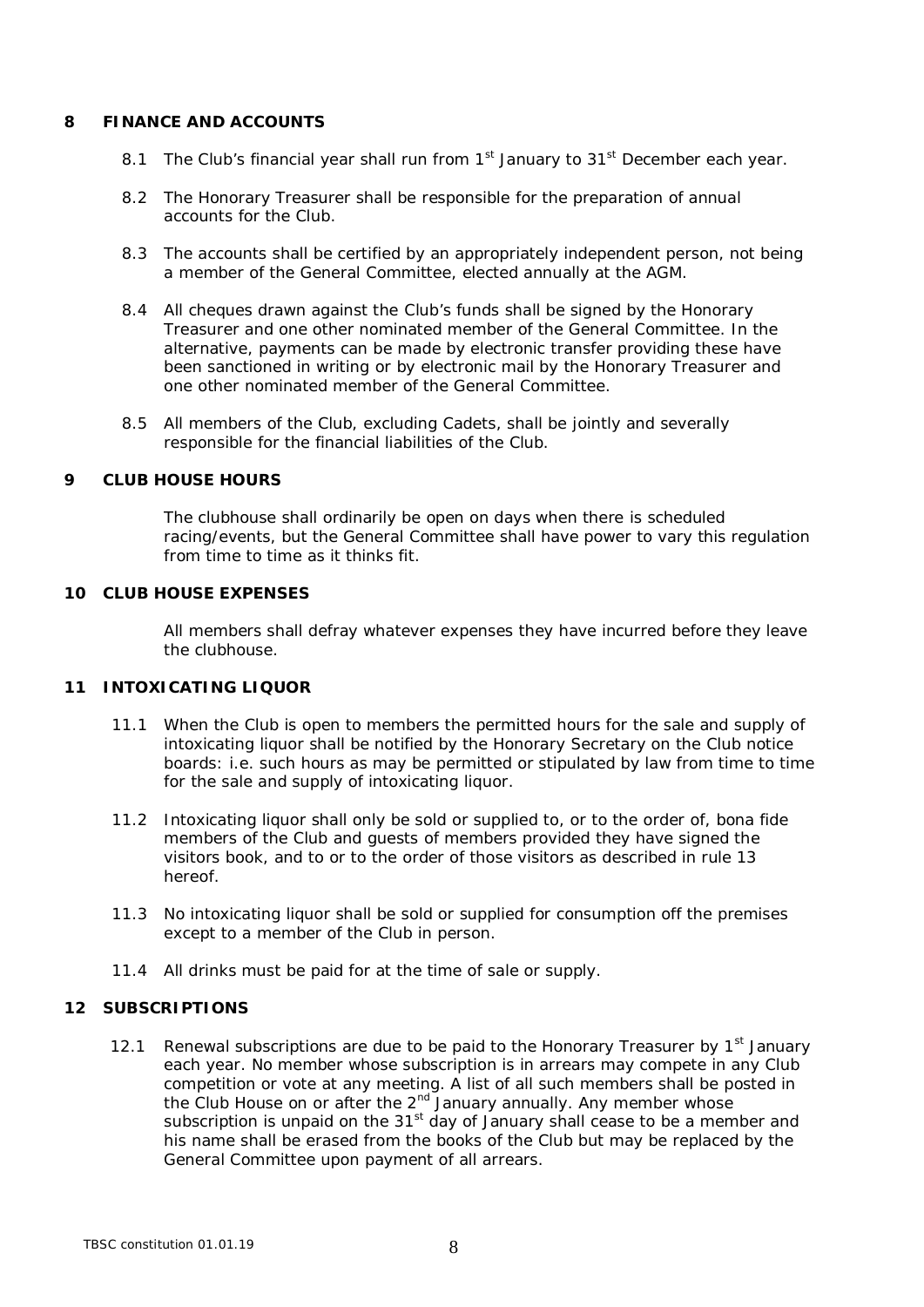- 12.2 Members shall not be entitled to the privileges of membership until their subscription and any arrears have been paid.
- **13 GUESTS AND VISITORS**
	- 13.1 **Guests**

A member may introduce up to four guests at any one time, provided that the member enters the name and address of the guest/s in a book kept for such purpose, and at no time leaves the environs of the Club while the guest remains there.

The Honorary Secretary, or in her absence any member of the General Committee, shall have the power to restrict the introduction or admission of visitors whenever they think fit.

Note: no one guest can be introduced more than three times in any one calendar year.

13.2 **Members of visiting clubs**

A member of any club recognised by the RYA may be authorised to use the premises of the Club by any member of the General Committee of the Club. Such authorisation shall specify between which dates, not being more than fourteen days apart, the said visiting club member may use the premises.

13.3 **Visiting Competitors**

Any person who is a competitor in any race sponsored or organised by or on behalf of the Club, and any person who is a member of the crew of that competitor for the purpose of the race, is entitled to the use of Club premises within a period of twenty-four hours before and after the race in which they are competing.

13.4 **Expulsion**

The Honorary Secretary or any other person who has received the authority of at least two members of the General Committee may expel temporarily or permanently any person who has the right to the use of Club premises under rules 13.1 to 13.3

## **14 EXPULSION**

14.1 The Honorary Secretary, or in his absence any member of the General Committee, may ask a member at any time for evidence of membership.

The Honorary Secretary, or in his absence another member of the General Committee, may request any member, guest or visitor to leave the Club premises if that person's behaviour is a nuisance or annoyance to other members and may instruct those operating the bar to discontinue the serving of intoxicating liquor to any individual. Any exercise of the powers contained in this rule must be reported to the Commodore or his deputy.

14.2 The Club may expel from membership only for good and sufficient cause, such as conduct or character likely to bring the Club or sport/s into disrepute.